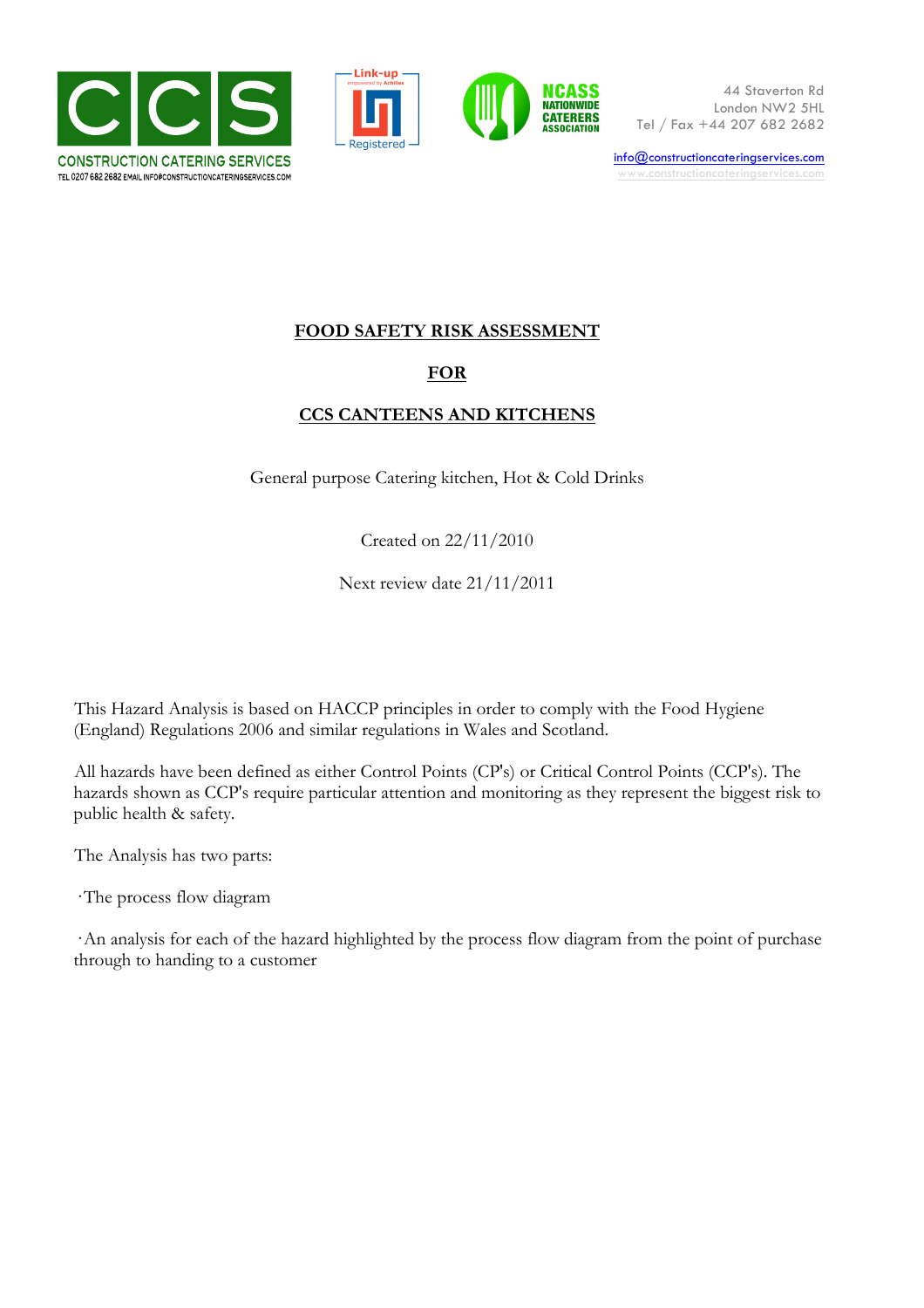1.Control Points (CP) are marked in BLACK Colour<br>2. Critical Control Points (CCP) are marked in RED Colour Note:

## PROCESS FLOW CHART

| Collection From Suppliers (e.g. Cash & Carry)                                              |  |  |  |
|--------------------------------------------------------------------------------------------|--|--|--|
|                                                                                            |  |  |  |
| Ambient Products, Frozen products, Chilled products                                        |  |  |  |
| ê                                                                                          |  |  |  |
| <b>Delivery by Suppliers</b>                                                               |  |  |  |
|                                                                                            |  |  |  |
| Ambient Products, Frozen products, Chilled products<br>ê                                   |  |  |  |
| Storage                                                                                    |  |  |  |
| ê                                                                                          |  |  |  |
| Storage Fridge, Storage Ambient, Storage Freezer                                           |  |  |  |
|                                                                                            |  |  |  |
| Defrosting                                                                                 |  |  |  |
| ê                                                                                          |  |  |  |
| Raising food / ingredient temperature                                                      |  |  |  |
| ê                                                                                          |  |  |  |
| Preparation                                                                                |  |  |  |
| ê                                                                                          |  |  |  |
| The preparation of food prior to cooking or service<br>ê                                   |  |  |  |
| Cooking                                                                                    |  |  |  |
| ê                                                                                          |  |  |  |
| Cooking - Griddle, Deep Fat Frying, Oven Roasting, Microwave, Toasting / Grilling, Boiling |  |  |  |
| Steaming                                                                                   |  |  |  |
| ê                                                                                          |  |  |  |
| Cooling                                                                                    |  |  |  |
| ê                                                                                          |  |  |  |
| Cold Holding                                                                               |  |  |  |
| ê                                                                                          |  |  |  |
| Storage Fridge<br>ê                                                                        |  |  |  |
| Reheating                                                                                  |  |  |  |
| ê                                                                                          |  |  |  |
| Cooking - Microwave<br>Oven / Grill                                                        |  |  |  |
| ê                                                                                          |  |  |  |
| <b>Hot Holding</b>                                                                         |  |  |  |
| ê                                                                                          |  |  |  |
| Storage - Baines Maries / Hot Lamps / Hot Plate / Warmer / Scuttle                         |  |  |  |
| ê                                                                                          |  |  |  |
| Food Wrapping / Labelling / Plating<br>ê                                                   |  |  |  |
| Food handling                                                                              |  |  |  |
| ê                                                                                          |  |  |  |
| <b>Serving To Customer</b>                                                                 |  |  |  |
| ê                                                                                          |  |  |  |
| Passing of food to customer                                                                |  |  |  |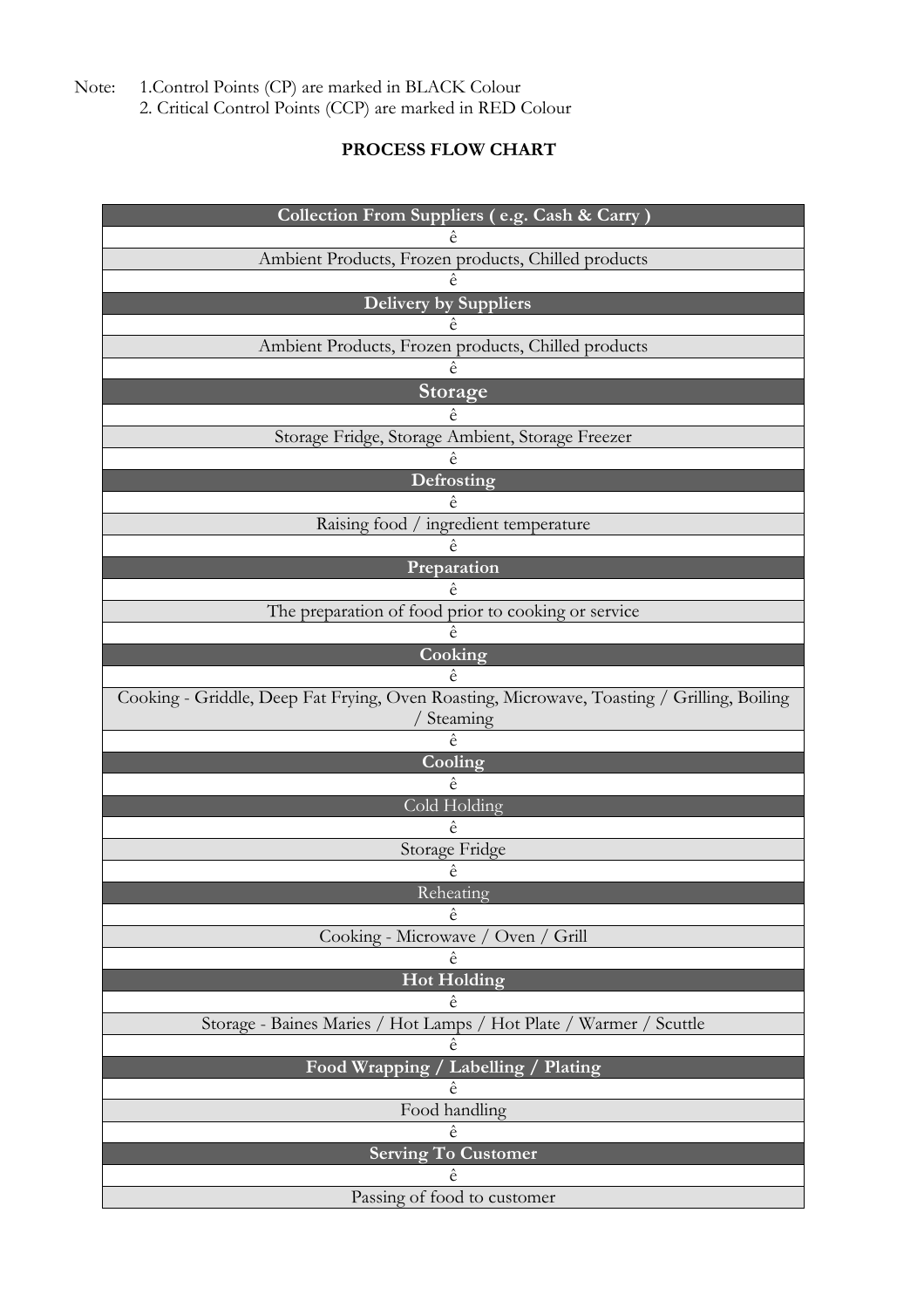# **Collection From Suppliers ( e.g. Cash & Carry )**

| <b>Ambient Products</b>    |                                                                                                                                               |                                                                                   |  |  |  |
|----------------------------|-----------------------------------------------------------------------------------------------------------------------------------------------|-----------------------------------------------------------------------------------|--|--|--|
| Hazards                    | Controls                                                                                                                                      | Monitoring                                                                        |  |  |  |
| Cross Contamination        | Staff training.                                                                                                                               | Training register should be reviewed and needs<br>assessed regularly              |  |  |  |
| Physical<br>Contamination  | When transporting<br>foods keep them<br>separate.                                                                                             | Visual inspection of food / packaging conditions<br>prior to purchase             |  |  |  |
| Frozen products            |                                                                                                                                               |                                                                                   |  |  |  |
| Hazards                    | Controls                                                                                                                                      | Monitoring                                                                        |  |  |  |
| Bacterial<br>Contamination | When transporting<br>chilled of frozen food<br>use a temperature<br>control device, such as<br>cool bags / boxes or<br>refrigerated vehicles. | Check temperature of food with probe<br>thermometer.                              |  |  |  |
| Physical<br>Contamination  | When transporting<br>foods keep them<br>separate.                                                                                             | Visual inspection of food / packaging conditions<br>prior to purchase             |  |  |  |
| <b>Chilled products</b>    |                                                                                                                                               |                                                                                   |  |  |  |
| Hazards                    | Controls                                                                                                                                      | Monitoring                                                                        |  |  |  |
| Bacterial<br>Contamination | When transporting<br>foods keep them<br>separate.                                                                                             | Cooked and non cooked foods are prepared<br>separately.                           |  |  |  |
|                            | When transporting<br>chilled of frozen food<br>use a temperature<br>control device, such as<br>cool bags / boxes or<br>refrigerated vehicles. | Check and record chilled or frozen food<br>temperatures at the point of delivery. |  |  |  |
| Physical<br>Contamination  | When transporting<br>foods keep them<br>separate.                                                                                             | Visual inspection of food / packaging conditions<br>prior to purchase             |  |  |  |
|                            |                                                                                                                                               | <b>Delivery by Suppliers</b>                                                      |  |  |  |
|                            |                                                                                                                                               |                                                                                   |  |  |  |
| <b>Ambient Products</b>    |                                                                                                                                               |                                                                                   |  |  |  |
| Hazards                    | Controls                                                                                                                                      | Monitoring                                                                        |  |  |  |
| Bacterial<br>Contamination | Use only high quality<br>suppliers who can<br>demonstrate HACCP<br>themselves                                                                 | Visual checks on food and packaging condition.                                    |  |  |  |
|                            | Check sell by dates                                                                                                                           | Date mark all stock, and ensure stock rotation is<br>carried out.                 |  |  |  |
|                            | Check temperatures of<br>delivered supplies                                                                                                   | Visual checks on food condition.                                                  |  |  |  |
| Physical                   | When transporting                                                                                                                             | Visual inspection of food / packaging conditions                                  |  |  |  |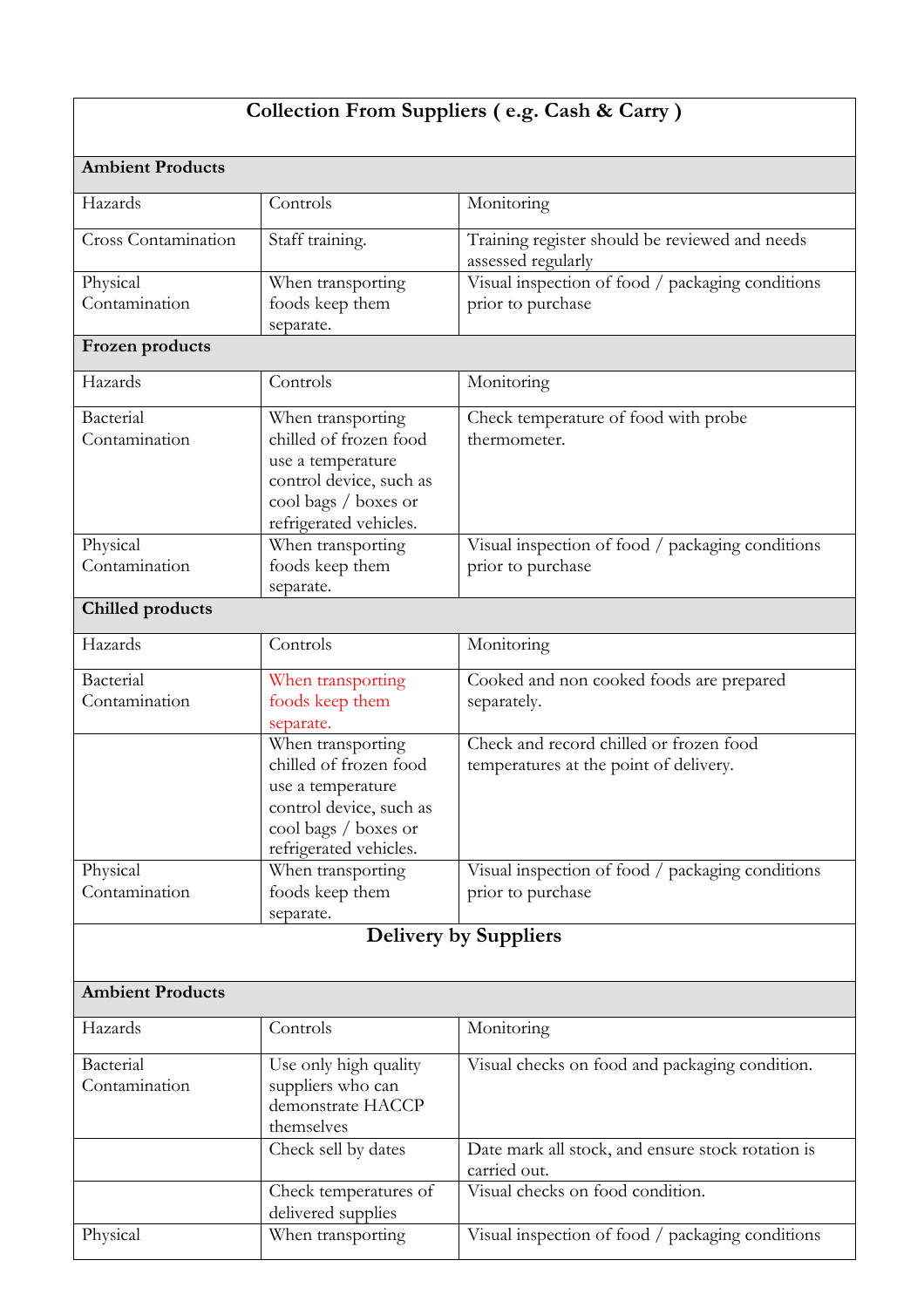| Contamination             | foods keep them<br>separate. | prior to purchase                                 |
|---------------------------|------------------------------|---------------------------------------------------|
| <b>Chilled</b> products   |                              |                                                   |
| Hazards                   | Controls                     | Monitoring                                        |
| Bacterial                 | Use only high quality        | Check suppliers credentials and record            |
| Contamination             | suppliers who can            |                                                   |
|                           | demonstrate HACCP            |                                                   |
|                           | themselves.                  |                                                   |
|                           | Check Temperatures of        | Check and record chilled or frozen food           |
|                           | delivered supplies           | temperatures at the point of delivery.            |
|                           | Visual inspection of         | Check suppliers credentials and record            |
|                           | supplies                     |                                                   |
| Chemical                  | Use only high quality        | Visual checks on food and packaging condition.    |
| Contamination             | suppliers who can            |                                                   |
|                           | demonstrate HACCP            |                                                   |
|                           | themselves.                  |                                                   |
| Frozen products           |                              |                                                   |
| Hazards                   | Controls                     | Monitoring                                        |
| Bacterial                 | Correct temperature          | Check fridge / freezer temperatures regularly and |
| Contamination             | control.                     | record                                            |
|                           | Keep raw and cooked          | Visual inspection of food / packaging conditions. |
|                           | food apart                   |                                                   |
|                           | Cover / wrap food.           | Visual inspection of food / packaging conditions. |
| Chemical                  | Use food safe chemicals      | Visual checks on food and packaging condition.    |
| Contamination             | when cleaning fridges        |                                                   |
|                           |                              | Storage                                           |
| <b>Storage Ambient</b>    |                              |                                                   |
| Hazards                   | Controls                     | Monitoring                                        |
|                           |                              |                                                   |
| Chemical                  | Store chemicals              | Inspect chemical stocks regularly.                |
| Contamination             | correctly.                   |                                                   |
| Physical<br>Contamination | Stock rotation.              | Use by recommended date.                          |
|                           | Pest control procedure       | Pest control records.                             |
|                           | and programme                |                                                   |
| <b>Storage Freezer</b>    |                              |                                                   |
| Hazards                   | Controls                     | Monitoring                                        |
| Bacterial                 | Do not keep food             | Check Date codes                                  |
| Contamination             | beyond recommended           |                                                   |
|                           | times                        |                                                   |
| <b>Chilled products</b>   |                              |                                                   |
| Hazards                   | Controls                     | Monitoring                                        |
| Bacterial                 | Keep food out of the         | Check suppliers credentials and record            |
| Contamination             | danger zone                  |                                                   |
|                           | Check temperatures on a      | Check and record chilled or frozen food           |
|                           | regular basis                | temperatures at the point of delivery.            |
|                           | Visual inspection of         | Check suppliers credentials and record            |
|                           | supplies                     |                                                   |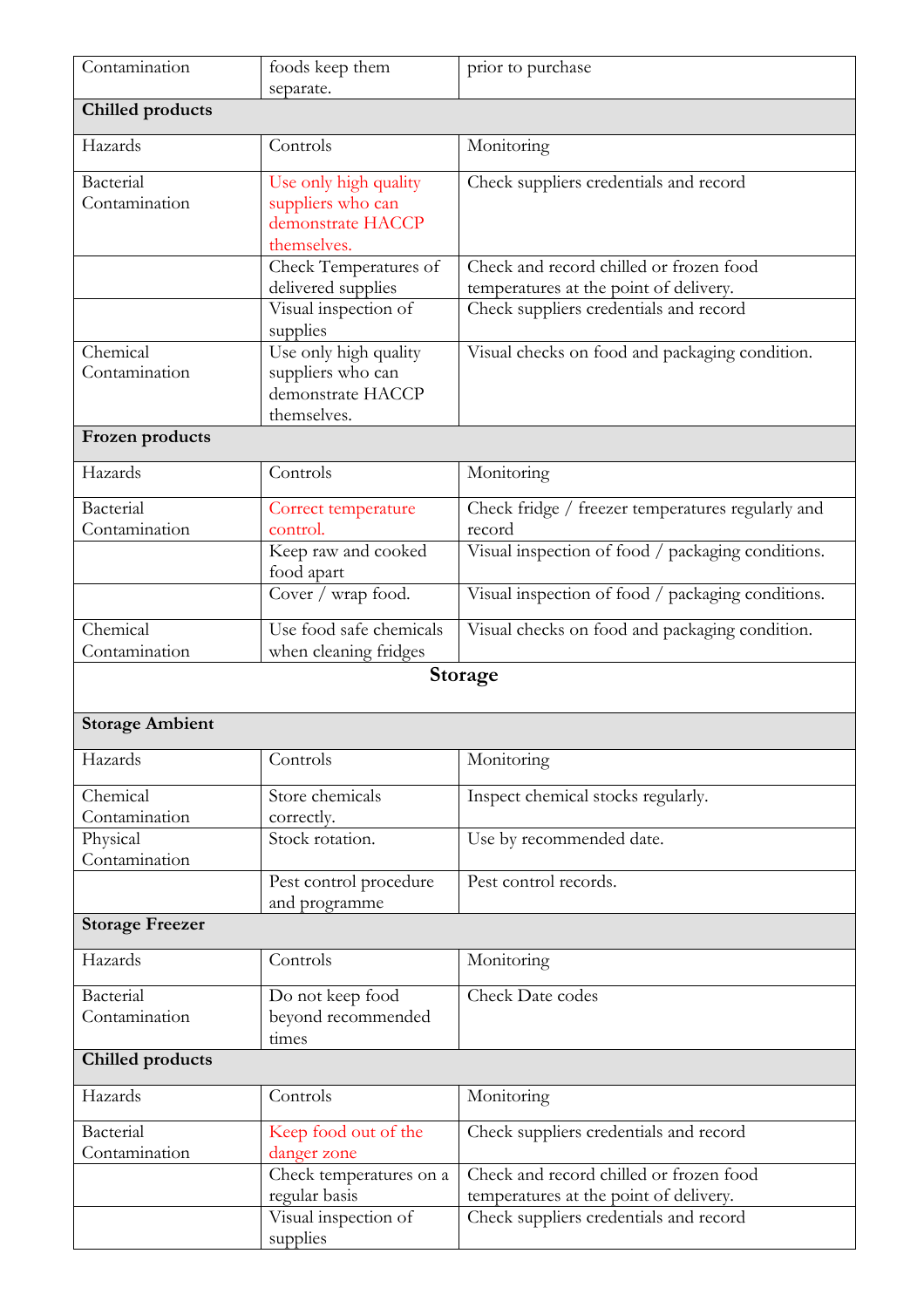|                                  | Keep raw and cooked<br>food apart                                               | Visual checks                                                                                |  |  |  |  |
|----------------------------------|---------------------------------------------------------------------------------|----------------------------------------------------------------------------------------------|--|--|--|--|
|                                  | Keep foods covered                                                              | Visual checks                                                                                |  |  |  |  |
| Chemical<br>Contamination        | Cover all food whilst<br>cleaning and store<br>chemicals correctly.             | Ensure cleaning schedules are followed and that all<br>open food is covered whilst cleaning. |  |  |  |  |
| Preparation                      |                                                                                 |                                                                                              |  |  |  |  |
|                                  | The preparation of food prior to cooking or service                             |                                                                                              |  |  |  |  |
| Hazards                          | Controls                                                                        | Monitoring                                                                                   |  |  |  |  |
| <b>Cross Contamination</b>       | Keep foods seperate and<br>wrapped or<br>containerised                          | Review training register and needs of staff                                                  |  |  |  |  |
|                                  | Cleaning of equipment<br>and premises.                                          | Ensure cleaning records are kept up to date.                                                 |  |  |  |  |
|                                  | Keeping equipment &<br>surfaces in good order                                   | Visual checks on equipment to ensure as far as<br>possible that it is functioning.           |  |  |  |  |
| Chemical<br>Contamination        | Keep chemicals away<br>from food, and cover /<br>put away food when<br>cleaning | Inspect chemical stocks regularly.                                                           |  |  |  |  |
| <b>Bacterial Growth</b>          | Limit time food is left in<br>the danger zone $(8 -$<br>63 <sub>o</sub> C       | Check temperature of food with probe<br>thermometer.                                         |  |  |  |  |
|                                  |                                                                                 | Cooking                                                                                      |  |  |  |  |
| Cooking - Griddle                |                                                                                 |                                                                                              |  |  |  |  |
| Hazards                          | Controls                                                                        | Monitoring                                                                                   |  |  |  |  |
| Survival of bacteria             | Cook to a minimum of<br>75oC.                                                   | Check temperature of food with probe<br>thermometer.                                         |  |  |  |  |
| <b>Cooking - Deep Fat Frying</b> |                                                                                 |                                                                                              |  |  |  |  |
| Hazards                          | Controls                                                                        | Monitoring                                                                                   |  |  |  |  |
| Survival of bacteria             | Cook to a minimum of<br>75oC.                                                   | Check temperature of food with probe<br>thermometer.                                         |  |  |  |  |
| <b>Cooking - Oven Roasting</b>   |                                                                                 |                                                                                              |  |  |  |  |
| Hazards                          | Controls                                                                        | Monitoring                                                                                   |  |  |  |  |
| Survival of bacteria             | Cook to a minimum of<br>75oC.Core temp                                          | Check temperature of food with probe<br>thermometer.                                         |  |  |  |  |
| <b>Cooking - Microwave</b>       |                                                                                 |                                                                                              |  |  |  |  |
| Hazards                          | Controls                                                                        | Monitoring                                                                                   |  |  |  |  |
| Survival of bacteria             | Cook to a minimum of<br>75oC.                                                   | Check temperature of food with probe<br>thermometer.                                         |  |  |  |  |
| Cooking - Toasting / grilling    |                                                                                 |                                                                                              |  |  |  |  |
| Hazards                          | Controls                                                                        | Monitoring                                                                                   |  |  |  |  |
| Survival of bacteria             | Cook to a minimum of                                                            | Check temperature of food with probe                                                         |  |  |  |  |